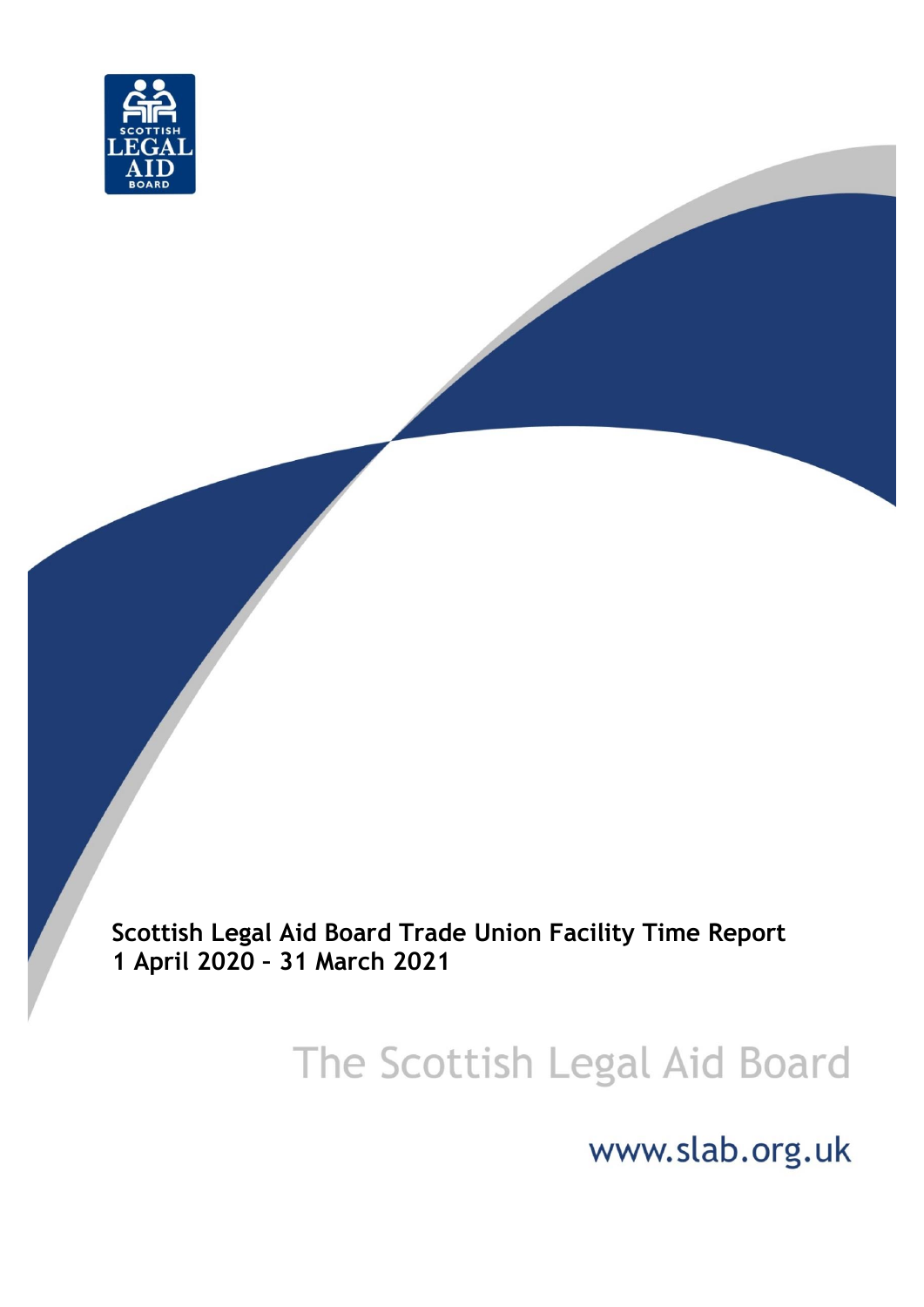# **Scottish Legal Aid Board Trade Union Facility Time Report 1 April 2020– 31 March 2021**

Trade Unions play an important role in the modern workplace and there are considerable benefits to both employers and employees when organisations and unions work well together. The Scottish Legal Aid Board is committed to working in partnership with our recognised trade union. This commitment is demonstrated through our bargaining framework and is supported by an ongoing recognition agreement with our recognised trade union, GMB.

The Trade Union (Facility Time Publication Requirements) Regulations 2017 came into effect on the 1st April 2017. These regulations place a legislative requirement on relevant public sector employers to collate and publish, on an annual basis, a range of data on the amount and cost of facility time within their organisation. The data is required to be published on a website maintained by or on behalf of the employer before 31st July each year, and within the annual report. The Cabinet Office published supporting guidance on 2 June 2018 which has clarified the data which should be disclosed within the annual report and accounts.

The purpose of these regulations is to promote transparency and allow for public scrutiny of facility time. We will publish the data for 2020-21, including within the annual report on the SLAB website www.slab.org.uk.

#### **The range of data required is detailed below:**

#### **Facility Time Reporting Tables 2020-2021**

#### **Trade Union Act 2016: Facility Time Reporting from 1 April 2020- 31 March 2021**

### **Table 1 Relevant union officials**

What was the total number of your employees who were relevant union officials during the relevant period?

| Number of employees who were relevant   Full-time equivalent employee<br>union officials during the relevant period   number |     |
|------------------------------------------------------------------------------------------------------------------------------|-----|
|                                                                                                                              | 4.0 |

**\****This number also includes all those who are recognised as representatives who would be eligible to take time off for trade union duties but have not requested any time off during the reporting period.*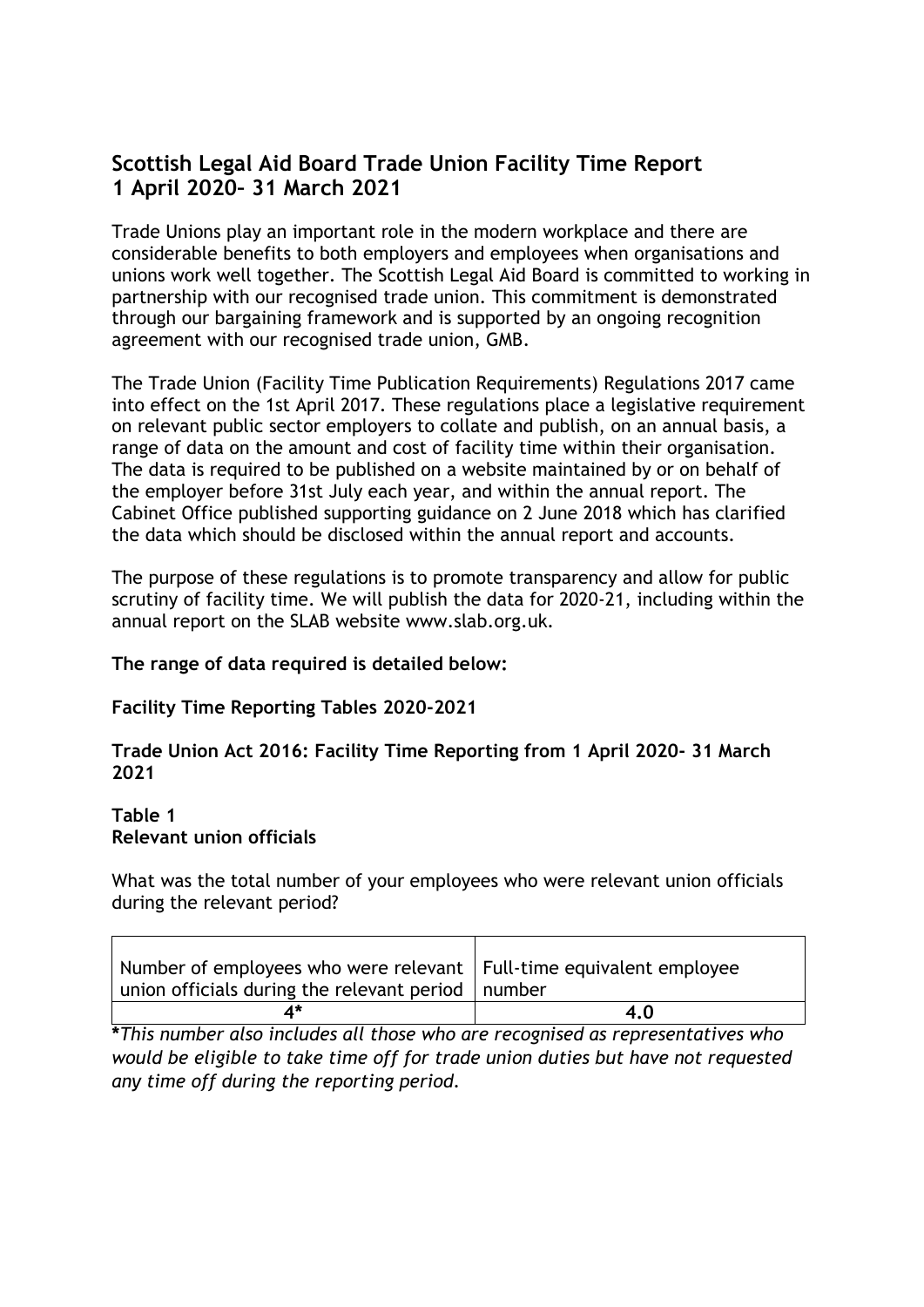# **Table 2 Percentage of time spent on facility time**

How many of your employees who were relevant union officials employed during the relevant period spent a) 0%, b) 1-50%, c) 51-99% or d) 100% of their working hours on facility time?

| Percentage of time | Number of employees |
|--------------------|---------------------|
| 0%                 |                     |
| $1 - 50%$          |                     |
| 51-99%             |                     |
| 100%               |                     |

### **Table 3**

#### **Percentage of pay bill spent on facility time**

Provide the figures requested in the first column of the table below to determine the percentage of your total pay bill spent on paying employees who were relevant union officials for facility time during the relevant period.

| <b>First Column</b>                                        | <b>Figures</b> |
|------------------------------------------------------------|----------------|
| Provide the total cost of facility time                    | £1240*         |
| Provide the total pay bill                                 | £12,869,700**  |
|                                                            |                |
|                                                            |                |
|                                                            |                |
| spent on facility time, calculated as:                     |                |
| (total cost of facility time : total pay bill)             |                |
| $x$ 100                                                    |                |
| Provide the percentage of the total pay bill $\vert$ 0.01% |                |

\**This includes, as required, employer costs such as NI and pension contributions where applicable.*

*\*\* On a cash basis.*

# **Table 4**

# **Paid Trade Union Duties**

As a percentage of total paid facility time hours, how many hours were spent by employees who were relevant union officials during the relevant period on paid trade union activities?

 $0 \div 93 \times 100 = 0.00\%$ 

Time spent on paid trade union activities as a percentage of total paid facility time hours calculated as:

*(total hours spent on paid trade union activities by relevant union officials during the relevant period ÷ total paid facility time hours) x 100*